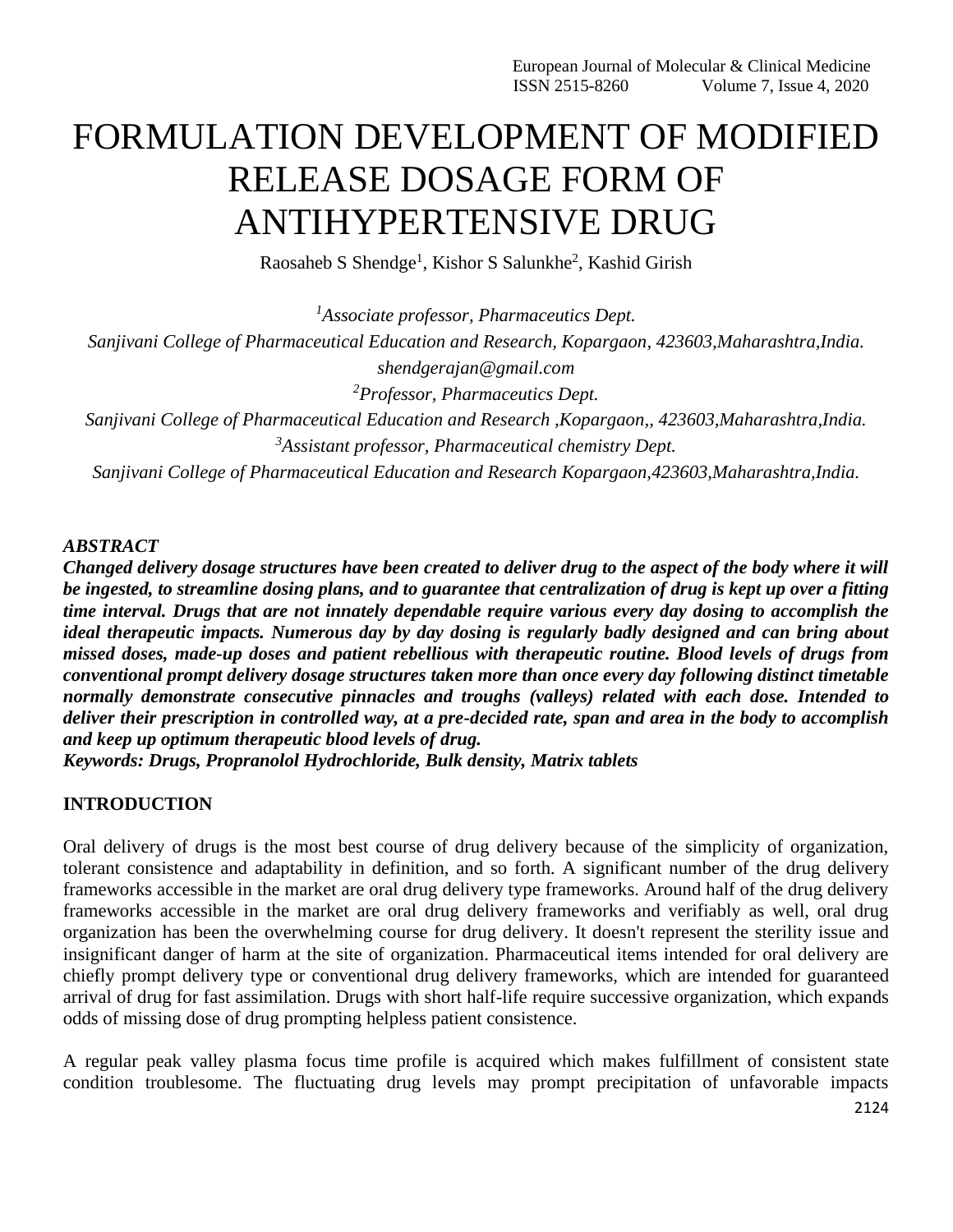particularly of a drug with little therapeutic list, at whatever point overmedication happens. So as to conquer the downsides of conventional drug delivery frameworks, a few specialized progressions have prompted the advancement of controlled drug delivery framework that could change technique for prescription and give various therapeutic advantages. The oral course of organization is the most favored course because of adaptability in dosage structure, plan and patient consistence. In any case, here one needs to mull over, the different pH that the dosage structure would experience during its travel, the gastro intestinal motility, the chemical framework and its effect on the drug and the dosage structure. Most of oral supported delivery frameworks depend on disintegration, dispersion or a blend of the two components, to produce moderate arrival of drug to the gastrointestinal tract.

Hypothetically and desirably a continued delivery gadget, should deliver the drug by a zero-request measure which would bring about a blood-level time profile like that after intravenous steady rate imbuement. Plasma drug fixation profiles for conventional tablet or container detailing, a continued delivery plan, and a zero request supported delivery definition. Supported delivery comprises any dosage structure that gives medicine over an all-encompassing time or indicates that the framework can give some genuine therapeutic control whether this is of a temporal sort, spatial nature or both. Supported delivery framework by and large don't achieve zero request type discharge and ordinarily attempt to copy zero request discharge by giving drug in a moderate first request. Rehash activity tablet are an elective strategy for supported delivery in which various doses of drug are an elective technique for continued delivery, in which, numerous doses are contained inside a dosage structure and each dose is delivered at an intermittent interval.





The controlled delivery frameworks for oral use are generally strong and dependent on disintegration or dissemination or a mix of both the instruments in the control of delivery pace of drug. As of late, significant consideration has been centered around hydrophilic polymers in the plan of oral controlled drug delivery frameworks as a result of their adaptability to get an alluring drug discharge profile, cost-adequacy, and expansive administrative acknowledgment. Cardiovascular diseases are one of the dangerous diseases of humanity and hypertension is the most widely recognized cardiovascular sickness, which requires consistent observing. Control of hypertension inverts the danger of congestive heart disappointment; though the danger of coronary ailment isn't switched quickly. It is a lot of basic to control the hypertension and keep up adequate blood course to heart to decrease the dreariness and make the patient to lead a close to typical life.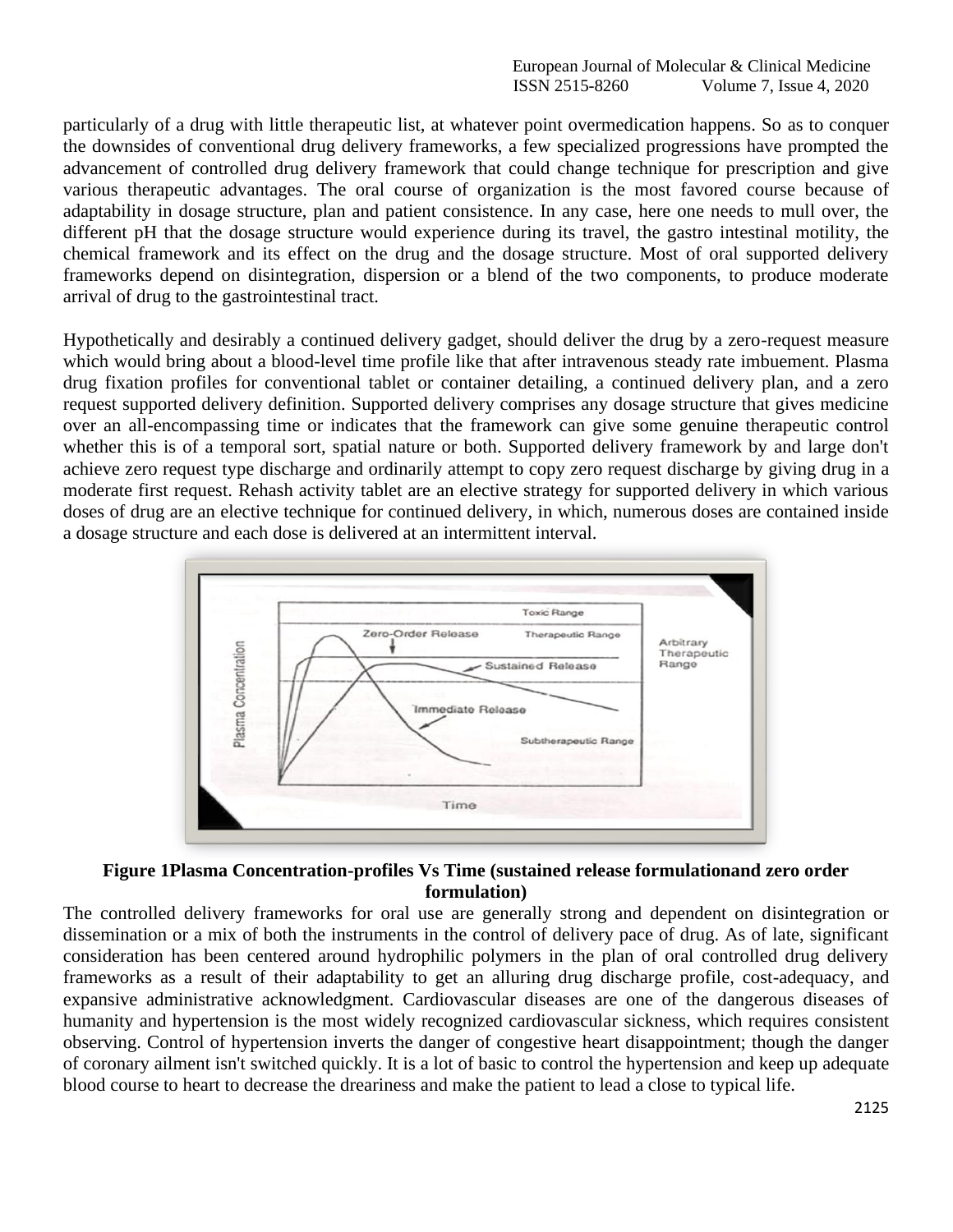

**Figure 2: A relationship between drug action and partition coefficient**

Hypertension is characterized as a systolic blood pressure (SBP) =140 mmHg and a diastolic blood pressure (DBP) = 90 mmHg for people as long as 60 years old and for subjects with diabetes mellitus or recognizable hypercholesterolemia and as a  $SBP = 160$  mmHg and a  $DBP = 90$  mmHg for people of 60 years and more seasoned without diabetes mellitus or natural hypercholesterolemia. Hypertension is a danger factor for myocardial localized necrosis, stroke, congestive cardiovascular breakdown, end stage renal infection, and fringe vascular malady. The World Health Organization announced that problematic blood pressure (SBP > 115 mmHg) is liable for 62% of all cerebro vascular diseases and 49% of all ischemic heart diseases5.One way to deal with the assembling of controlled delivery dosage structures is the immediate pressure of mixes of drug, retardant material and added substances to frame a tablet in which drug is inserted in a framework center of the retardant. Then again, retardant drug mixes might be granulated preceding pressure. Grid tablets are viewed as the financially achievable controlled activity dosage structures. The goal of the current examination was to Formulation and assessment of oral controlled delivery dosage type of Antihypertensive operator. Propranolol hydrochloride was defined as an oral controlled delivery dosage structure utilizing different polymers like HPMCK4, Guargum, MCC and PVPK90.

#### **LITRATURE REVIEW**

Muhammad Ali Sheraz, et al (2016) suggested that Amlodipine (AD) is a calcium channel blocker that is predominantly utilized in the treatment of hypertension and angina. In any case, most recent discoveries have uncovered that its adequacy isn't just restricted to the treatment of cardiovascular diseases as it has appeared to have cancer prevention agent movement and assumes a significant part in apoptosis. Along these lines, it is additionally utilized in the therapy of cerebrovascular stroke, neurodegenerative diseases, leukemia, bosom malignancy, etc either alone or in mix with different drugs. Promotion is a photosensitive drug and requires security from light. Various specialists have attempted to plan different conventional and nonconventional dosage types of AD. This audit features all the definitions that have been created to accomplish most extreme dependability with the ideal therapeutic activity for the delivery of AD, for example, quick dissolving tablets, drifting tablets, layered tablets, single-pill blends, cases, oral and transdermal movies, suspensions, emulsions, muco cement microspheres, gels, transdermal patches, and liposomal plans.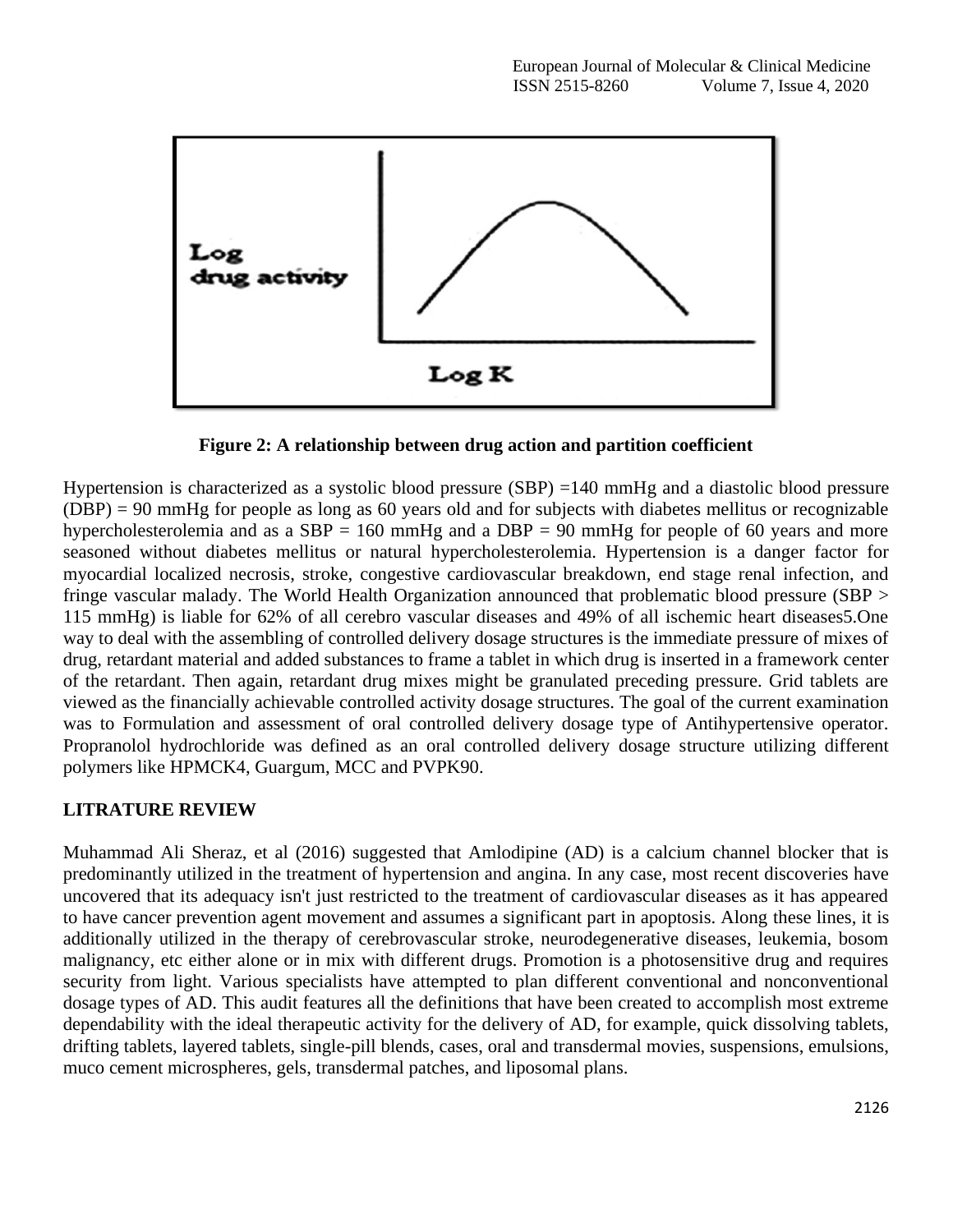European Journal of Molecular & Clinical Medicine ISSN 2515-8260 Volume 7, Issue 4, 2020

SudhirKarna et al.,(2015) indicated that the cost and difficulties associated with promoting new drug substances have expanded, with corresponding acknowledgment of the therapeutic focal points of controlled drug delivery, more noteworthy consideration has been centered around advancement of continued or controlled delivery drug delivery frameworks (DDS). For some, ailment expresses, a considerable number of therapeutically powerful mixes as of now exist. The viability of these drugs is frequently restricted by reactions or need to regulate the compound in a moral setting. The objective in planning supported drug delivery is to lessen the recurrence of dosing or to build the adequacy of the drug by limitation at the site of activity, decreasing the dose required or giving uniform drug delivery. The plan of oral supported delivery DDS relies upon different factors, for example, physicochemical properties of drug, sort of delivery framework, infection being dealt with, and patient condition, and treatment length, presence of food, gastrointestinal motility, and co-organization of different drugs.

## **PROPOSED METHODLOGY**

#### **MATERIALS AND METHODS**

Propranolol Hydrochloride was gotten as sample from Yarrow chem Products, Mumbai. Guargum, Hydroxy propyl methyl cellulose K4M, Talc and Magnesium stearate were acquired from S d fine-chem restricted, Mumbai. Microcrystalline cellulose was acquired. PVPK90 was acquired from Lobachemie.

#### **The formula for preparation of matrix tablets:**

## **Preparation of matrix tablets:**

Matrix tablets containing Propranolol were set up by direct pressure strategy utilizing changing proportions of various polymers. All the ingredients were weighed precisely and blended. Propranolol was first blended in with the polymer and legitimately compressible microcrystalline cellulose for 15 min to acquire uniform blend. At that point the blend is gone through 60# sifter. At long last, the blend is mixed with powder and magnesium stearate.

#### **Pre-compression parameters Bulk Density**

Both tapped density (TD) and bulk density (BD) was determined. An amount of 10 gm of powder blend from every formula, previously shaken to break any agglomerates shaped, was acquainted in with 100 ml estimating chamber. After that the underlying volume was noted and the chamber was permitted to fall under its own load on to a hard surface from the stature of 2.5 cm at second intervals. Tapping was proceeded until no further change in volume was noted. Mass thickness (BD) and Tapped thickness (TD) were determined utilizing the accompanying equations.

| BI        | Weight of the powder blend     |
|-----------|--------------------------------|
|           | Untapped Volume of the packing |
| <b>TD</b> | Weight of the powder blend     |
|           | Tapped Volume of the packing   |

#### **Carr's Compressibility Index:**

% Carr's Index can be calculated by using the followingformula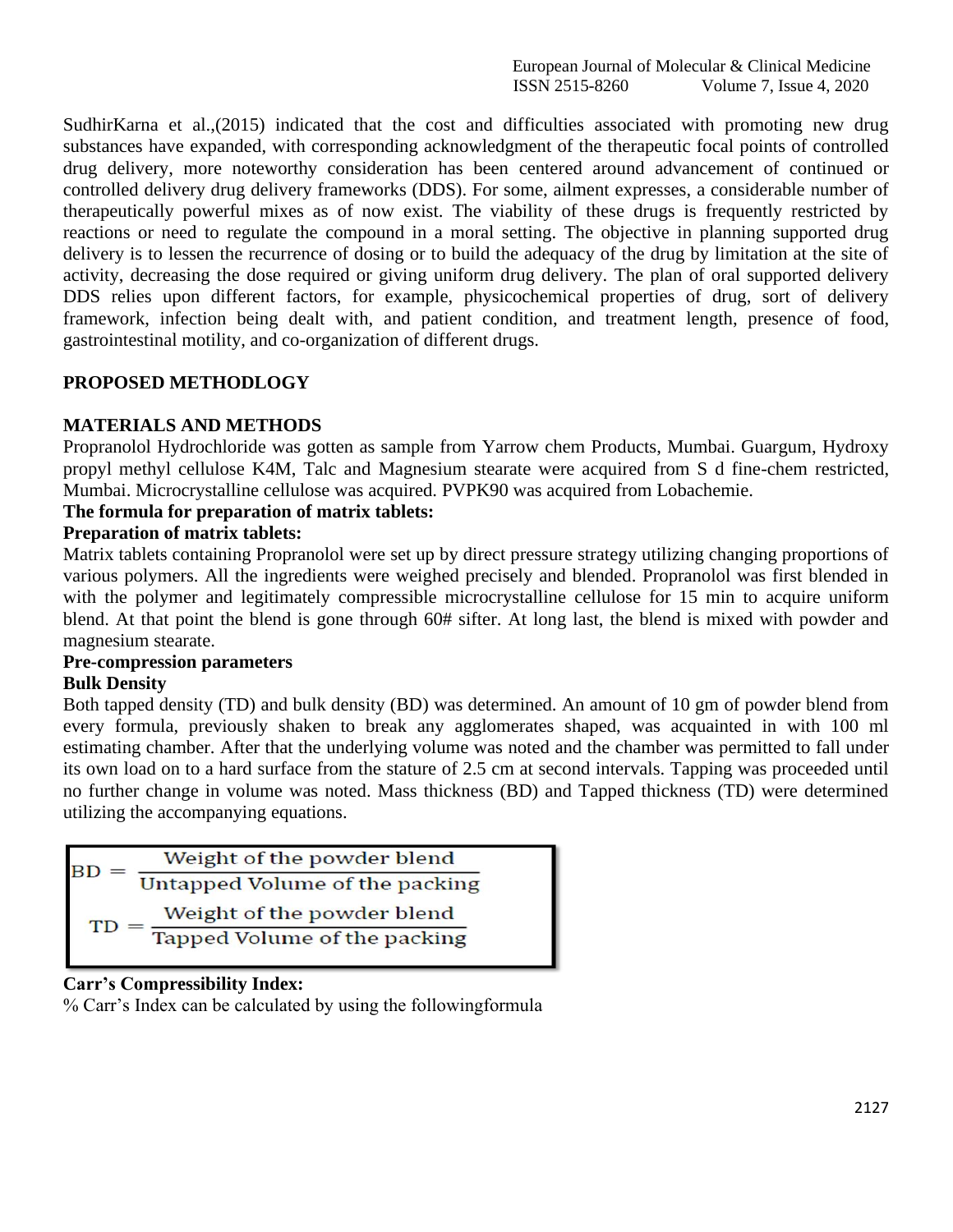Carr's Index 
$$
(\%)
$$
 =  $\times 100$ 

## **Angle of repose:**

Angle of repose  $(\theta)$  can be calculated from the following Formulawhere



h=height of pile and r=radius of the base of pile

# **Hausner's ratio:**

Hausner ratio is an indirect index of ease of measuring the powder flow. It is calculated by the following formula



## **Post-compression parameters**

**a) Friability test**: Recently weighed 15 tablets were taken in Roche friabilator and the friability was checked at 20 rpm for 5 minutes.

**b)Hardness test:** Hardness of the tablets was tried utilizing the "Monsanto" hardness tester. The physical properties of the tablets are appeared.

**c)Uniformity of weight**: Average weight of the tablet was calculated by weighing 25 tablets individually and alltogether.

# **d)Drug content uniformity of the tablets**:

Twenty tablets were weighed and powdered. The amount proportional to 150mg of Propranolol HCl was weighed precisely and taken in 100ml volumetric flask. The volume was made up to 200 ml with pH 6.8 and sifted. From this, 1ml was pipetted into 20 ml volumetric flasks and the volume made with pH 6.8. The absorbance was estimated at the 289 nm by utilizing pH 6.8 as a blank.

#### **e)** *In-vitro* **dissolution studies:**

Disintegration of the tablets was completed on USP XXIII disintegration type II mechanical assembly utilizing paddle. The disintegration medium comprised of 800 ml of pH 1.2 support (0.1N HCl) for initial two hours and the phosphate cradle pH 6.8 from 4-11 hours kept up and the temperature of the medium was set at  $37\pm0.5$ <sup>o</sup> C. The rotational speed of the oar was set at 100 rpm. 10 ml of test was pulled back at volume of new medium was supplanted. The pulled back examples were weakened to 20ml with pH 6.8, separated and broke down on UV spectrophotometer at 289 nm utilizing pH 6.8 as a blank. Rate total drug discharge was determined.

# **f) Stability studies:**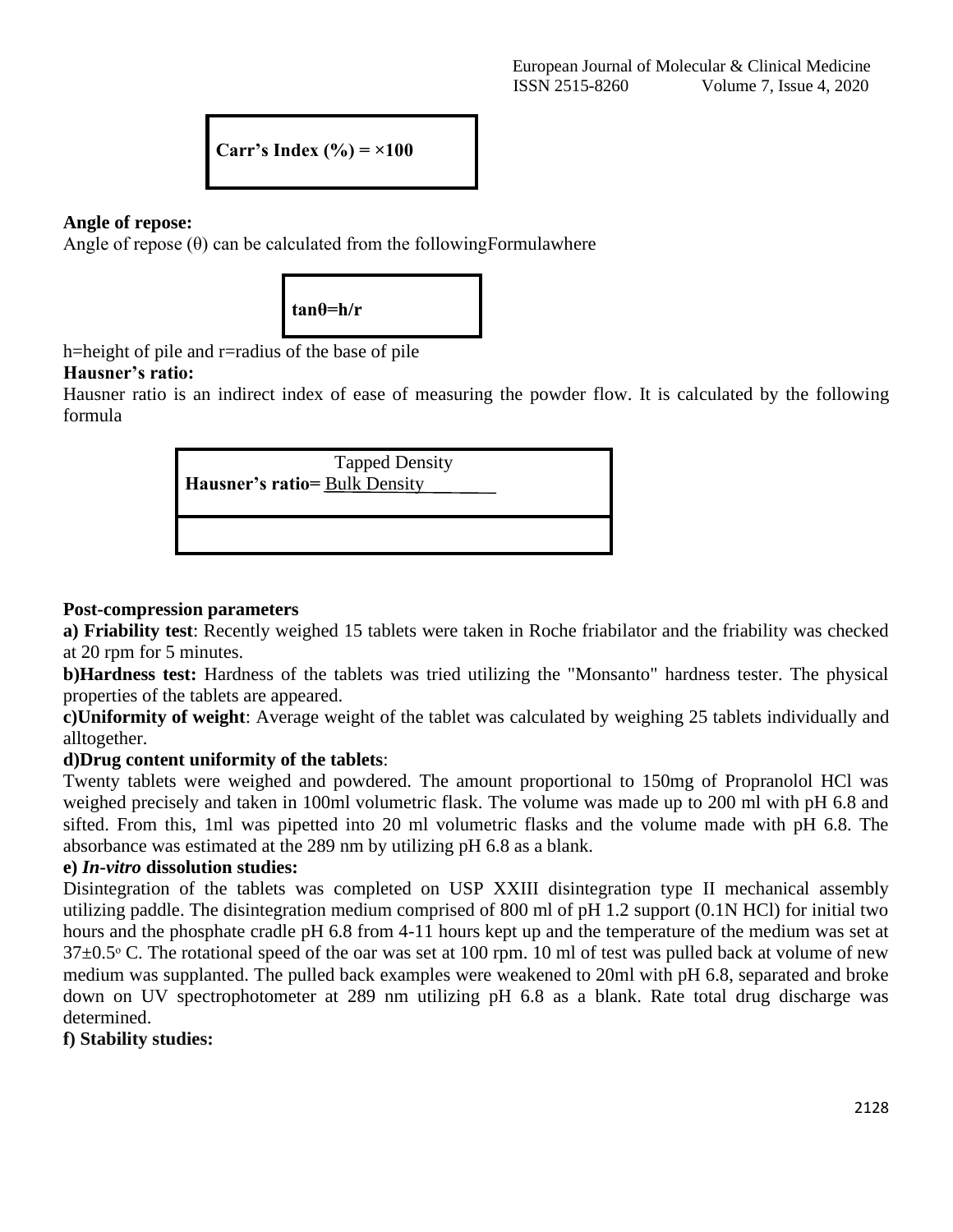Transient security considers were performed at temperature  $40\pm2\degree$ Cover a time of a quarter of a year on the matrix tablet formulation adequate number of tablets were pressed in golden shaded screw topped containers and kept in solidness chamber kept up at  $40\pm2$ <sup>o</sup>C.

#### **g) Kinetics of Drug Release:**

The combined measure of Propranolol hydrochloride delivered from controlled delivered matrix tablets at various time intervals was fitted to zero-request, first request energy, Higuchi's model and Korsmeyer'speppas models.

#### **h) Swelling and erosion study:**

Swelling and erosion considers were performed utilizing the strategy portrayed Weighed tablets (H1) were taken on recently weighed watch glass and put in a level base disintegration vessel, containing phosphate cushion (pH 6.8) at 370 C. At one hourly time intervals (1-12 hours) tablets were pulled back and abundance measure of water was eliminated from the tablet by utilizing smudging paper and weighed (H3) on a solitary dish balance.

#### **RESULTS AND DISCUSSION:**

#### **Physical characterization of the tablets:**

All the formulations were set up as indicated by the Formula. The readied matrix tablets were assessed for different physical properties as shown. All the clumps were delivered under comparable conditions to abstain from handling factors. All the formulations were assessed for different physical boundaries, for example, weight variety, thickness, hardness, friability and drug content. Hardness of tablets extended from 3.9 + 0.18 to  $5.8 + 0.14$  kg/cm2, thickness of tablets were found inside the scope of  $3.12 + 0.085$  to  $3.65 + 0.66$ mm. The rate friability of the apparent multitude of formulations was in the middle of  $0.45 + 0.09$  to  $1.05 + 0.35$ percent. The estimations of hardness test and percent friability shows great dealing with property of arranged tablets. The drug content consistency in the tablets was inside the range from  $99.43 + 2.80$  to  $101.39 + 0.97$  %

| Ingredients<br>mg         | F1  | F2             | F <sub>3</sub> | F <sub>4</sub> | F <sub>5</sub> | F <sub>6</sub> | F7             |
|---------------------------|-----|----------------|----------------|----------------|----------------|----------------|----------------|
| Prppranolol<br><b>HCL</b> | 40  | 40             | 40             | 40             | 40             | 40             | 40             |
| Guargum                   | 160 | 180            | 200            |                |                |                | 80             |
| HPCMCK <sub>4</sub>       |     |                |                | 160            | 180            | 200            | 80             |
| <b>MCC</b>                | 122 | 102            | 82             | 122            | 102            | 82             | 122            |
| PVPK <sub>90</sub>        | 20  | 20             | 20             | 20             | 20             | 20             | 20             |
| Mg.sterate                | 4   | 4              | 4              | 4              | 4              | 4              | 4              |
| Talc                      | 4   | $\overline{4}$ | 4              | 4              | 4              | 4              | $\overline{4}$ |

**Table No.1: Ingredients used in the formulation**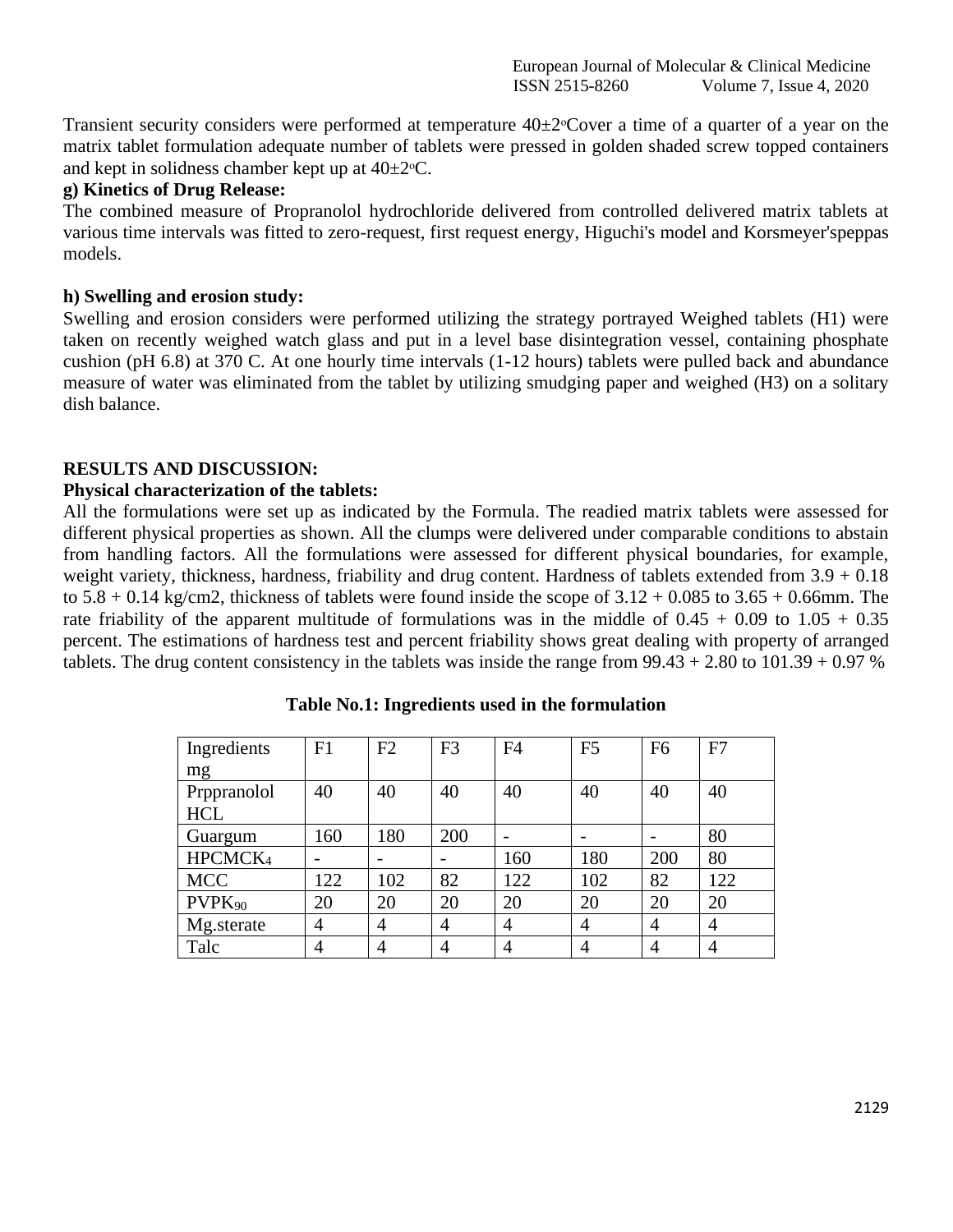

**Figure 3: Higuchi plot for cumulative percent Propranolol hydrochloride released** *vs.* **square root of time (mean**  $\pm$  **SD,** *n* **= 3) from different formulations** 



**Figure4: Swelling and Erosion behavior of optimized formulation of matrix tablet. Data are represented as mean**  $\pm$  SD,  $n=3$ )



**Figure 5:** Cumulative % Propranolol hydrochloride released *vs.* time (mean  $\pm SD$ ,  $n = 3$ ) from **formulations F4, F5, F6, F7**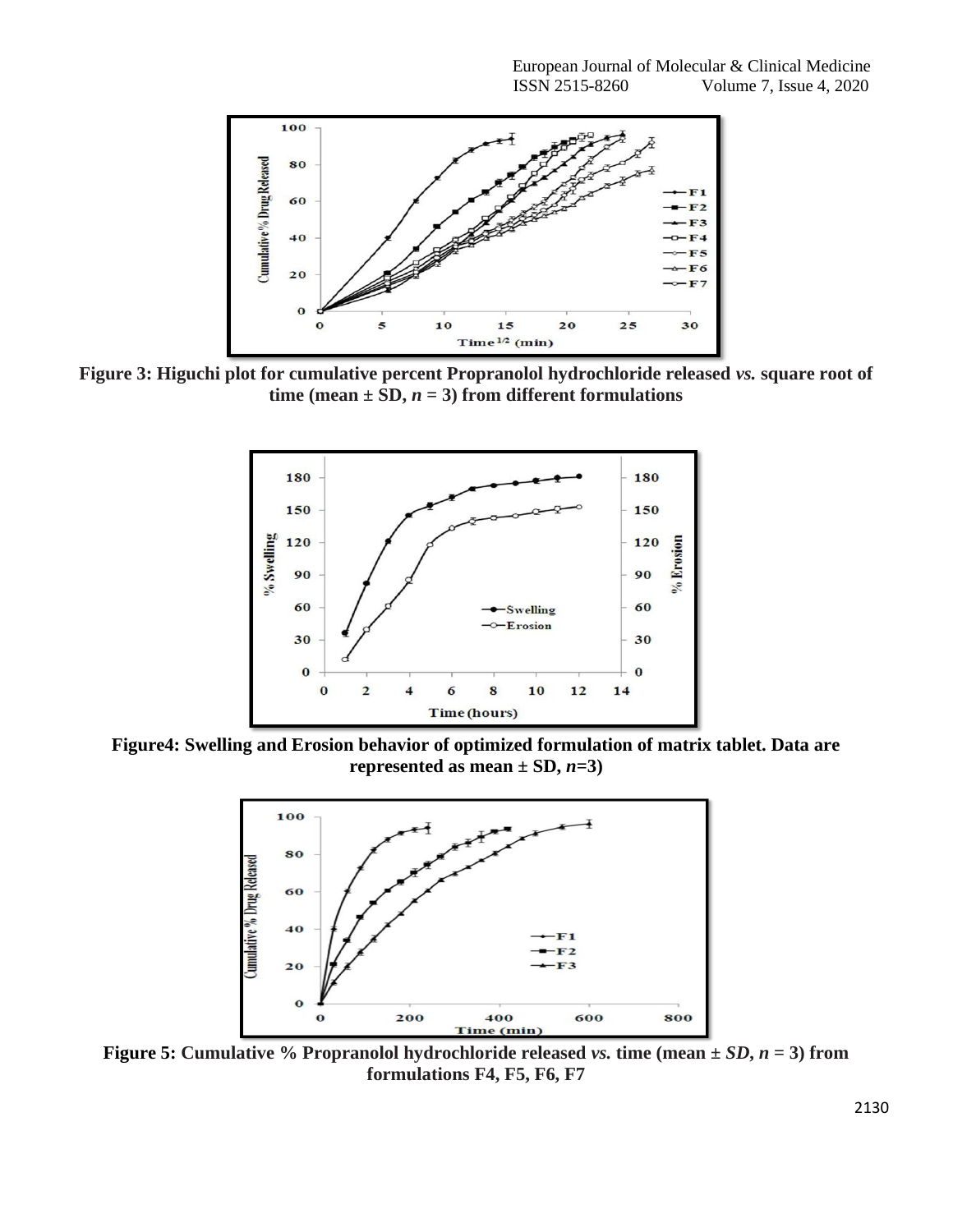| <b>Formulations</b> | Drug release kinetics, Coefficient of<br>determination $r^2$ , |                    |                            | Korsmeyer    | Higuchi rate     | Release      | $t_{50\%}$ |
|---------------------|----------------------------------------------------------------|--------------------|----------------------------|--------------|------------------|--------------|------------|
|                     | <b>Zero</b><br>Order                                           | <b>First Order</b> | Higuchi<br><b>Equation</b> | <b>Model</b> | constant $(K_2)$ | exponent (n) | (hour)     |
| F1                  | 0.961                                                          | 0.913              | 0.962                      | 0.995        | 6.278            | 0.575        | 0.73       |
| F <sub>2</sub>      | 0.943                                                          | 0.911              | 0.993                      | 0.995        | 4.769            | 0.545        | 1.71       |
| F3                  | 0.916                                                          | 0.814              | 0.984                      | 0.999        | 4.510            | 0.537        | 3.21       |
| F4                  | 0.944                                                          | 0.931              | 0.982                      | 0.991        | 4.787            | 0.590        | 2.68       |
| F5                  | 0.899                                                          | 0.809              | 0.980                      | 0.986        | 3.885            | 0.665        | 3.63       |
| F <sub>6</sub>      | 0.952                                                          | 0.948              | 0.997                      | 0.998        | 2.932            | 0.799        | 4.63       |
| F7                  | 0.937                                                          | 0.924              | 0.991                      | 0.997        | 3.465            | 0.540        | 4.04       |

#### **Table No.2Kinetics of Drug Release from Propranolol hydrochloride Matrix Tablets**

## **FT-IR Study**

FT-IR study recommended that there was no association between the unadulterated drug, polymers and their mix utilized in the examination. The infrared range was taken in the Perkin-Elmer FT-IR (range RX) by checking the upgraded formulation in potassium bromide plates. The example of unadulterated drug (Propranolol HCl), unadulterated polymers and the advanced formulation (F7) were filtered.

# **Statistical analysis**

The information were introduced as mean  $\pm$  standard deviation. The drug discharge information was exposed to one path investigation of variance(one way ANOVA) trailed by Holm-Sidak test for different correlation examination (p<0.05) to see if critical distinction was available between the formulations or not.



**Figure 6FT-IR spectra of pure Propranolol hydrochloride (I), HPMC (II), ethyl cellulose (III), and Optimized formulation F7**

#### **CONCLUSIONS**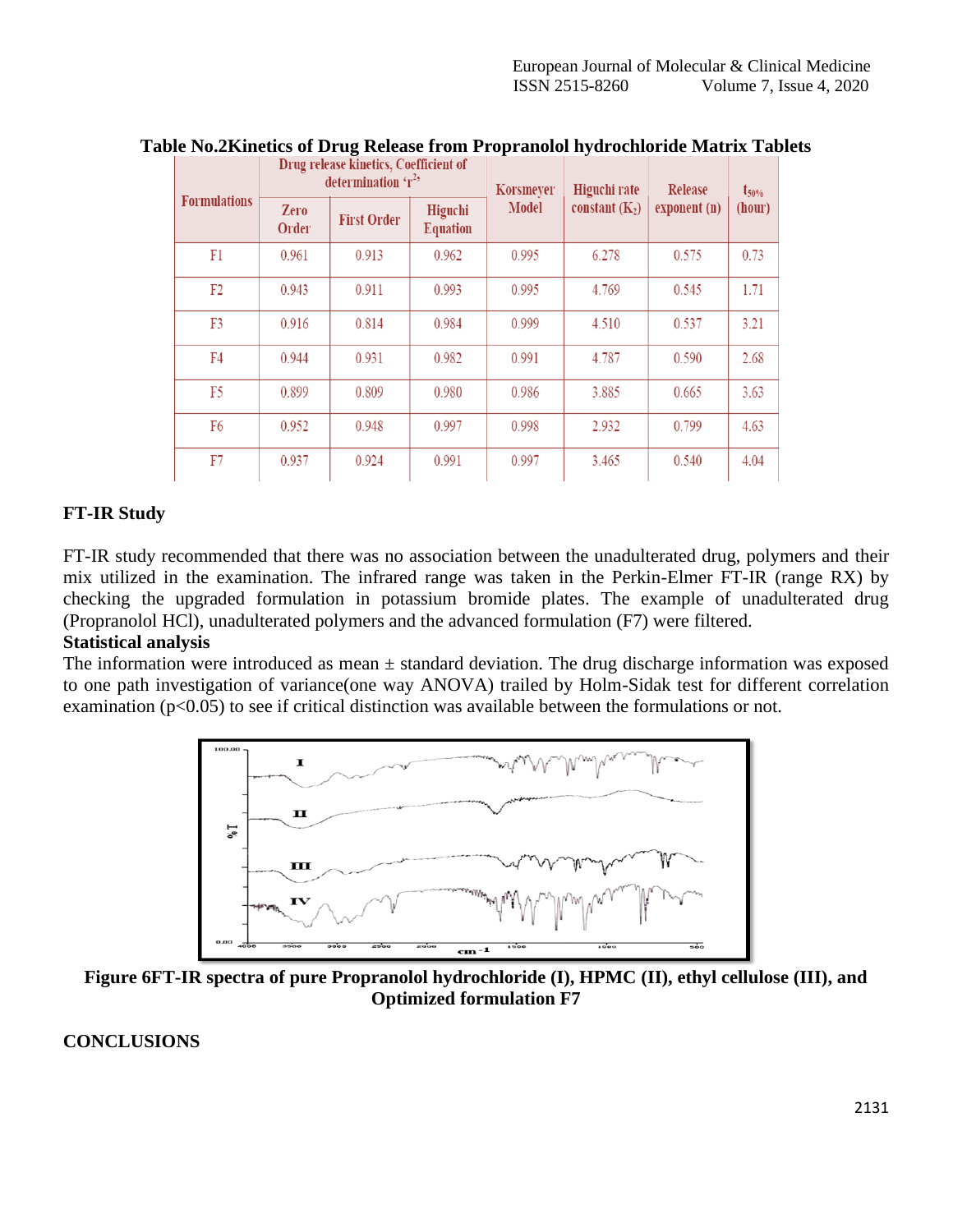Propranolol HCl continued delivery matrix tablets were effectively formulated utilizing the blends of normal gum, for example, gum karaya with electrolytes for delivery of drug over an all-encompassing timeframe. Past investigations have indicated that normal gums like thickener, guar gum, karaya gum and sodium alginate alone in the tablets can't productively control the drug discharge for delayed timeframe. This examination demonstrates that the blend of hydrophilic characteristic gum and electrolytes with optimum focuses prompted delayed arrival of the drug up to 12 hrs. A significant element of this framework is the potential for creating steady drug discharge. The physical boundaries were acceptable and acquired inside IP indicated limits. The FT-IR considers uncovered the nonattendance of drug-polymer cooperation. The streamlined formulation PKE8 had the option to control the drug discharge as long as 12 hours. The formulated continued delivery tablets can diminish, the recurrence of drug organization and it can diminish the plasma drug variance and it can improve the patient consistence. In this investigation it was likewise discovered that the grouping of polymer have additionally an enormous impact on drug discharge rates, by expanding the measure of polymer, drug discharge rate can be diminished to a high worth.

# **REFERENCES**

- 1. S.Vidyadhara etal.,(2017) Formulation and Evaluation of Sustained Release matrix tablets of Propranolol HCl with Gum Karaya.
- 2. Senthil K K et al.,(2012)Formulation of Oral controlled release dosage form of Anti-hypertensive agent.
- 3. SudhirKarna et al.,(2015)Formulation Approaches for sustained release dosage forms.
- 4. P. N. Murthy, et al.,(2008) Comparative Study of Propranolol hydrochloride Release from Matrix Tablets with Kollidon or Hydroxy Propyl Methyl Cellulose.
- **5.** MadhusmrutiKhandai etal.,(2010) Development of propranololhydrochloride matrix tablets: An investigation on effects of combination hydrophilic and hydrophobic matrix formers using multiple comparison analysis.
- 6. B.S. Kuchekaretal., Formulation and Evaluation of Sustained Release Matrix Tablet Gupta BP etal., (2010) Osmotically controlled drug delivery system with associated drugs.
- 7. R. N. Saha, et al.,(2001) A comparative study of controlled release matrix tablets of Diclofenac Sodium, Ciprofloxacin Hydrochloride, and Theophylline. Drug Delivery.
- 8. Kamboj S,etal.,(2009) Matrix Tablets: An Important Tool for Oral Controlled-Release Dosage Forms, Pharmainfo.
- 9. S. C. Sweetman, (2009)the Complete Drug Reference, Royal Pharmaceutical Society.
- 10. N. M. Sanghavi,etal.,(1998) Matrix tablets of propranolol hydrochloride. Indian Drugs.
- 11. Punna RR, etal.,(2008)Controlled Release Matrix Tablets of Zidovudine: Effect of Formulation Variables on the *In Vitro*Drug Release Kinetics. An Official Journal of the American Association of Pharmaceutical Scientists.
- 12. Jha AK, etal.,(2009) "Formulation and Invitro Evaluation of sustained release matrix tablets of Metoprololsuccinate using hydrophilic polymers".
- 13. Walle T et.al,(1978) The predictable relationship between plasmalevels and dose during chronic propranolol therapy.
- 14. Ambeth Kumar, V., Malathi, S., Venkatesan, R., Ramalakshmi, K., Vengatesan, K., Ding, W., & Kumar, A. (2020). Exploration of an innovative geometric parameter based on performance enhancement for foot print recognitionJournal of Intelligent & Fuzzy Systems(Preprint), 1–16.